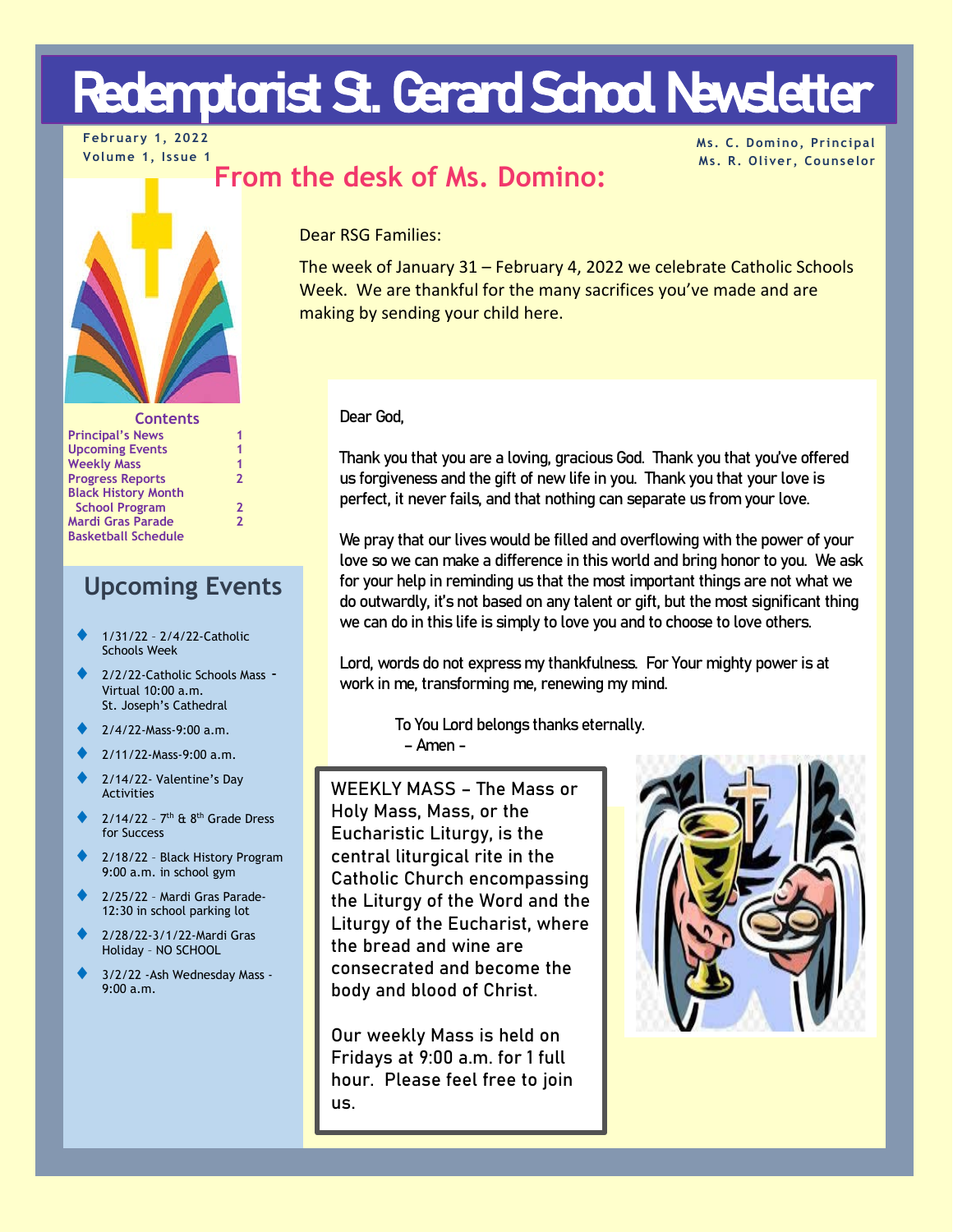## Page 2 of 3 **RSG News School**



"Darkness cannot drive out darkness:

only light can do

that.

Hate cannot drive out hate:

Only LOVE can do

that."

l<br>I

Martin Luther King, Jr.

## Progress Reports - February 11<sup>th</sup>

Interim (or progress) reports present the interim, preliminary, or initial evaluation findings. They are designed to the specific need of the student. The interim progress reports are necessary to let the student and parents know how the students are functioning in class and how well they are understanding as well as comprehending the content and information being taught. Parents, it is advised that you go over your child's progress report with them to ensure that they understand their grades. If there are any discrepancies, please don't hesitate to contact the front office, Ms. Oliver or the teacher.

## Black History Program February 18, 2022

Please join us at 9:00 a.m. in the school's gym for our Black History Program with special guest speaker, Dr. Monica Fabre.



Redemptorist Mardi Gras Parade – 2/25/22

Redemptorist St. Gerard will host their annual Mardi Gras Parade on Friday, February 25, 2022.

The parade will begin at 12:30 p.m.